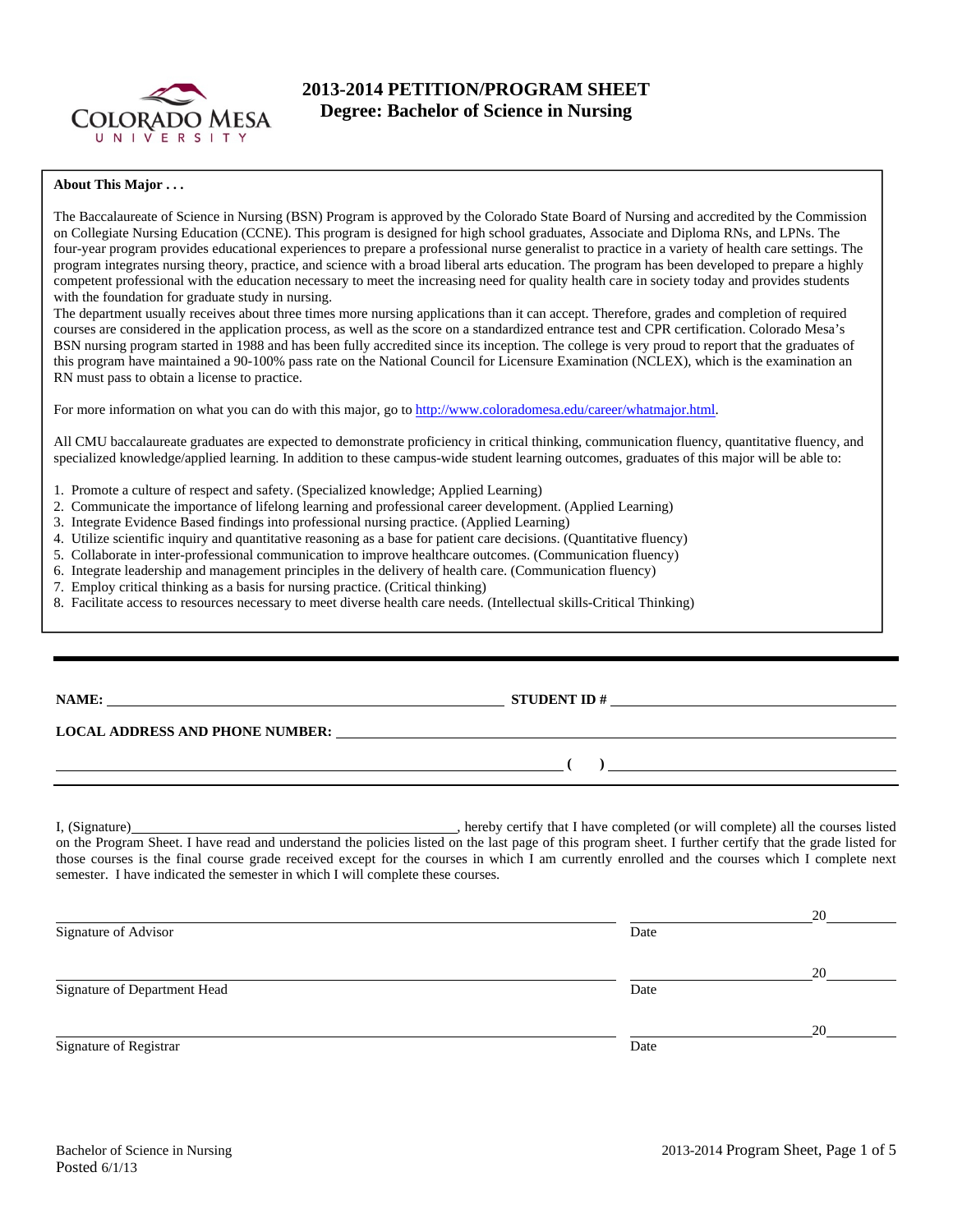#### **Students should work closely with a faculty advisor when selecting and scheduling courses prior to registration.**  Degree Requirements:

- 126 semester hours total (A minimum of 28 taken at CMU in no fewer than two semesters).
- 40 upper division credits (A minimum of 15 taken at the 300-400 course levels within the major at CMU).2.00 cumulative GPA or higher in all CMU coursework
- 2.00 GPA or higher in general education, prerequisites, and coursework toward the major content area.
- Pre-collegiate courses (usually numbered below 100) cannot be used for graduation.
- When filling out the program sheet a course can be used only once.
- A student must follow the CMU graduation requirements either from 1) the program sheet for the major in effect at the time the student officially declares a major; or 2) a program sheet for the major approved for a year subsequent to the year during which the student officially declares the major and is approved for the student by the department head. Because a program may have requirements specific to the degree, the student should check with the faculty advisor for additional criteria. It is the student's responsibility to be aware of, and follow, all requirements for the degree being pursued. Any exceptions or substitutions must be approved by the student's faculty advisor and Department Head.
- See the "Undergraduate Graduation Requirements" in the catalog for additional graduation information.

**GENERAL EDUCATION REQUIREMENTS** (31 semester hours) See the current catalog for a list of courses that fulfill the requirements below. If a course is on the general education list of options and a requirement for your major, you must use it to fulfill the major requirement and make a different selection within the general education requirement.

| Course No Title                                                                                                                                                                                                  |                |  | Sem.hrs Grade Term/Trns |  |  |  |  |
|------------------------------------------------------------------------------------------------------------------------------------------------------------------------------------------------------------------|----------------|--|-------------------------|--|--|--|--|
| <b>English</b> (6 semester hours, must receive a grade of "C" or better and<br>must be completed by the time the student has 60 semester hours.)<br>ENGL 111 English Composition<br>ENGL 112 English Composition | 3<br>3         |  |                         |  |  |  |  |
| <b>Math:</b> (3 semester hours, must receive a grade of "C" or better, must be<br>completed by the time the student has 60 semester hours.)<br>MATH 113 College Algebra<br>$4*$                                  |                |  |                         |  |  |  |  |
| *3 credits apply to the General Ed requirements and 1 credit applies to<br>elective credit                                                                                                                       |                |  |                         |  |  |  |  |
| <b>Humanities</b> (3 semester hours)                                                                                                                                                                             |                |  |                         |  |  |  |  |
| Social and Behavioral Sciences (6 semester hours)<br>PSYC 150 General Psychology                                                                                                                                 | 3              |  |                         |  |  |  |  |
| PSYC 233 Human Growth & Development<br>(PSYC 150 and PSYC 233 are also program requirements)                                                                                                                     | $\overline{3}$ |  |                         |  |  |  |  |
| Natural Sciences (7 semester hours, one course must include a lab)                                                                                                                                               |                |  |                         |  |  |  |  |
|                                                                                                                                                                                                                  |                |  |                         |  |  |  |  |
| <b>Fine Arts</b> (3 semester hours)<br>___                                                                                                                                                                       |                |  |                         |  |  |  |  |

**History** (3 semester hours) HIST \_\_\_\_ \_\_\_\_\_\_\_\_\_\_\_\_\_\_\_\_\_\_\_\_\_\_\_\_ \_\_\_\_ \_\_\_\_\_ \_\_\_\_\_\_\_\_

Course No Title Sem.hrs Grade Term/Trns

|     |  |  |  |  | <b>OTHER LOWER DIVISION REOUIREMENTS (6 semester hours)</b> |  |
|-----|--|--|--|--|-------------------------------------------------------------|--|
| --- |  |  |  |  |                                                             |  |

|          | <b>Kinesiology</b> (3 semester hours) |  |
|----------|---------------------------------------|--|
| KINE 100 | Health and Wellness                   |  |
| KINA 1   |                                       |  |
| KINA 1   |                                       |  |

\_\_\_\_\_\_ \_\_\_\_ \_\_\_\_\_\_\_\_\_\_\_\_\_\_\_\_\_\_\_\_\_\_\_\_ \_\_\_\_ \_\_\_\_\_ \_\_\_\_\_\_\_\_

**Applied Studies** (3 semester hours)

#### **FOUNDATION COURSES** (15 semester hours)

| <b>BIOL 209</b>  | Human Anatomy and                    |   |  |
|------------------|--------------------------------------|---|--|
|                  | Physiology I                         | 3 |  |
| <b>BIOL 209L</b> | Human Anatomy and                    |   |  |
|                  | Physiology I Lab                     |   |  |
| <b>BIOL 210</b>  | Human Anatomy and                    |   |  |
|                  | Physiology II                        | 3 |  |
| <b>BIOL 210L</b> | Human Anatomy and                    |   |  |
|                  | Physiology II Lab                    |   |  |
| <b>BIOL 241</b>  | Pathophysiology                      |   |  |
| <b>STAT 200</b>  | Probability and Statistics           | 3 |  |
|                  |                                      |   |  |
|                  | <b>ELECTIVES</b> (4 semester hours): |   |  |

\_\_\_\_\_\_\_\_\_\_\_\_\_\_\_\_\_\_\_\_\_\_\_\_\_\_\_\_\_\_\_\_\_\_\_\_ 3 \_\_\_\_\_ \_\_\_\_\_\_\_\_

\*MATH 113 College Algebra 1

#### **NURSING MAJOR REQUIREMENTS**

|                  | (68 semester hours) Must pass all courses with a grade of "C" or higher. |                |  |
|------------------|--------------------------------------------------------------------------|----------------|--|
| <b>NURS 201</b>  | <b>Fundamentals of Nursing</b>                                           | 4              |  |
| <b>NURS 201L</b> | Fundamentals of Nursing Lab                                              | 3              |  |
| <b>NURS 202</b>  | <b>Health Assessment/Promotion</b>                                       | 3              |  |
| <b>NURS 202L</b> | <b>Health Assessment/Promotion</b>                                       |                |  |
|                  | Lab                                                                      | 1              |  |
| <b>NURS 203</b>  | Pharmacology I                                                           | $\overline{2}$ |  |
| <b>NURS 204</b>  | Nursing Theory/Foundations                                               | 1              |  |
| <b>NURS 301</b>  | Medical/Surgical Process                                                 | $\overline{4}$ |  |
| <b>NURS 301L</b> | Medical/Surgical Process Lab                                             | 4              |  |
| <b>NURS 302</b>  | <b>Family Nursing Through</b>                                            |                |  |
|                  | the Lifespan                                                             | 3              |  |
| <b>NURS 303</b>  | Professional Development                                                 | $\overline{2}$ |  |
| <b>NURS 304</b>  | Pharmacology II                                                          | $\overline{2}$ |  |
| <b>NURS 313</b>  | Mental Health                                                            | 3              |  |
| NURS 313L        | Mental Health Lab                                                        | $\overline{c}$ |  |
| <b>NURS 314</b>  | The Childbearing Family                                                  | 3              |  |
| <b>NURS 314L</b> | The Childbearing Family Lab                                              | $\overline{c}$ |  |
| <b>NURS 315</b>  | Pediatrics                                                               | $\overline{c}$ |  |
| <b>NURS 315L</b> | Pediatrics Lab                                                           | 1              |  |
| <b>NURS 403</b>  | <b>Community Health Nursing</b>                                          | $\overline{4}$ |  |
| <b>NURS 403L</b> | <b>Community Health Nursing</b>                                          |                |  |
|                  | Lab                                                                      | $\overline{c}$ |  |
| <b>NURS 406</b>  | <b>Advanced Medical/Surgical</b>                                         | 3              |  |
| <b>NURS 406L</b> | <b>Advanced Medical/Surgical</b>                                         |                |  |
|                  | Lab                                                                      | 3              |  |
| <b>NURS 407</b>  | Nursing Research                                                         | 3              |  |
| <b>NURS 411</b>  | Leadership                                                               | $\overline{2}$ |  |
| NURS 411L        | Leadership Lab                                                           | 1              |  |
| <b>NURS 412L</b> | Senior Specialty                                                         | $\overline{4}$ |  |
| <b>NURS 415</b>  | <b>Business of Health Care</b>                                           | $\overline{2}$ |  |
| <b>NURS 416</b>  | <b>Nursing Therapeutics</b>                                              | $\mathfrak{D}$ |  |
|                  |                                                                          |                |  |
|                  | <b>NURSING Elective</b> (2 semester hours)                               |                |  |
| <b>NURS</b>      |                                                                          | $\overline{2}$ |  |
|                  |                                                                          |                |  |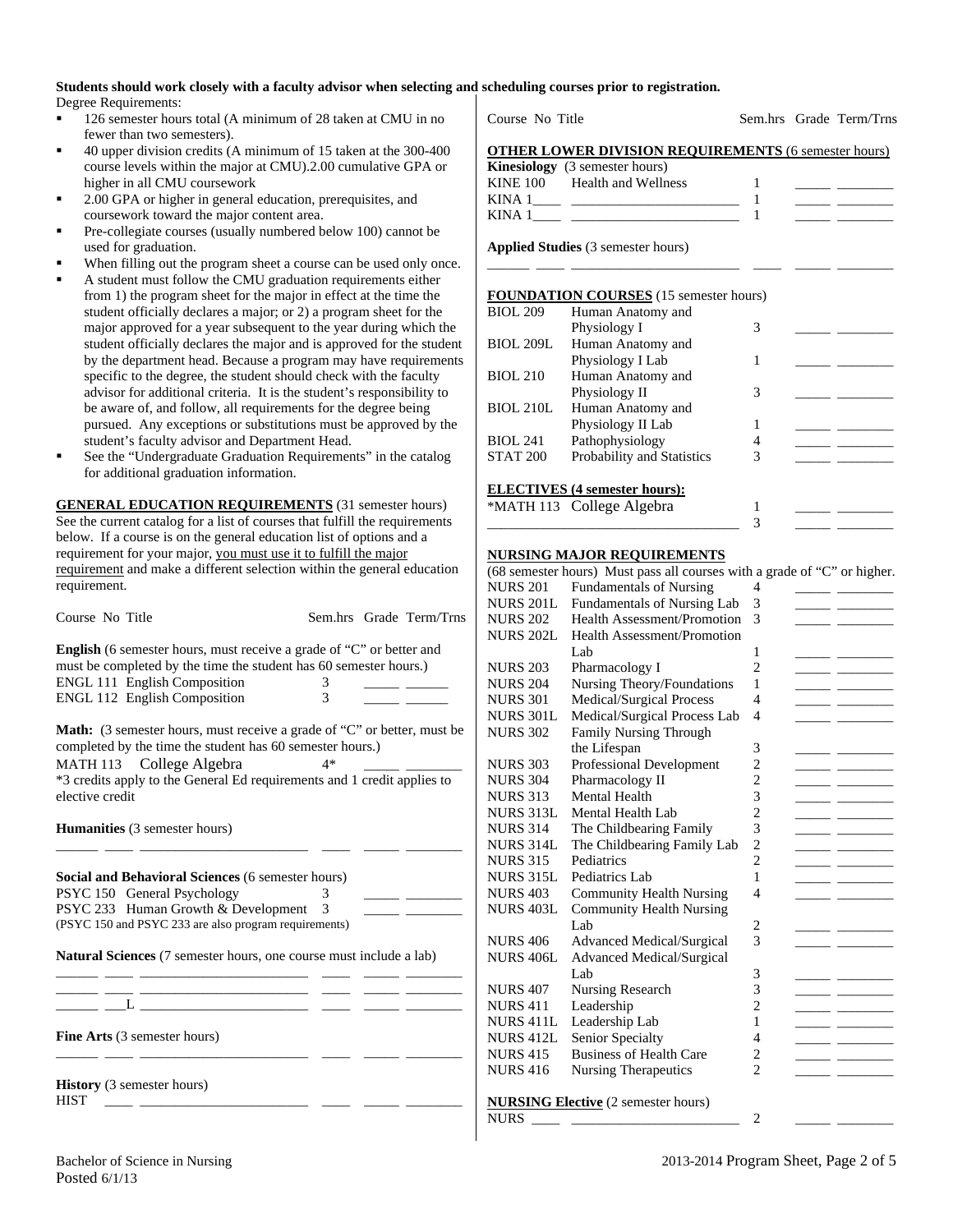| LPN's: Previous degree_ |                            |  |
|-------------------------|----------------------------|--|
| School:                 | <b>Graduation Date</b>     |  |
| NLN Accredited          | ACT-PEP Exams – Date Taken |  |

LPNs must take all the courses, both non-nursing and nursing, except NURS 201/201L. Also, LPNs are required to obtain IV certification prior to application to the nursing program.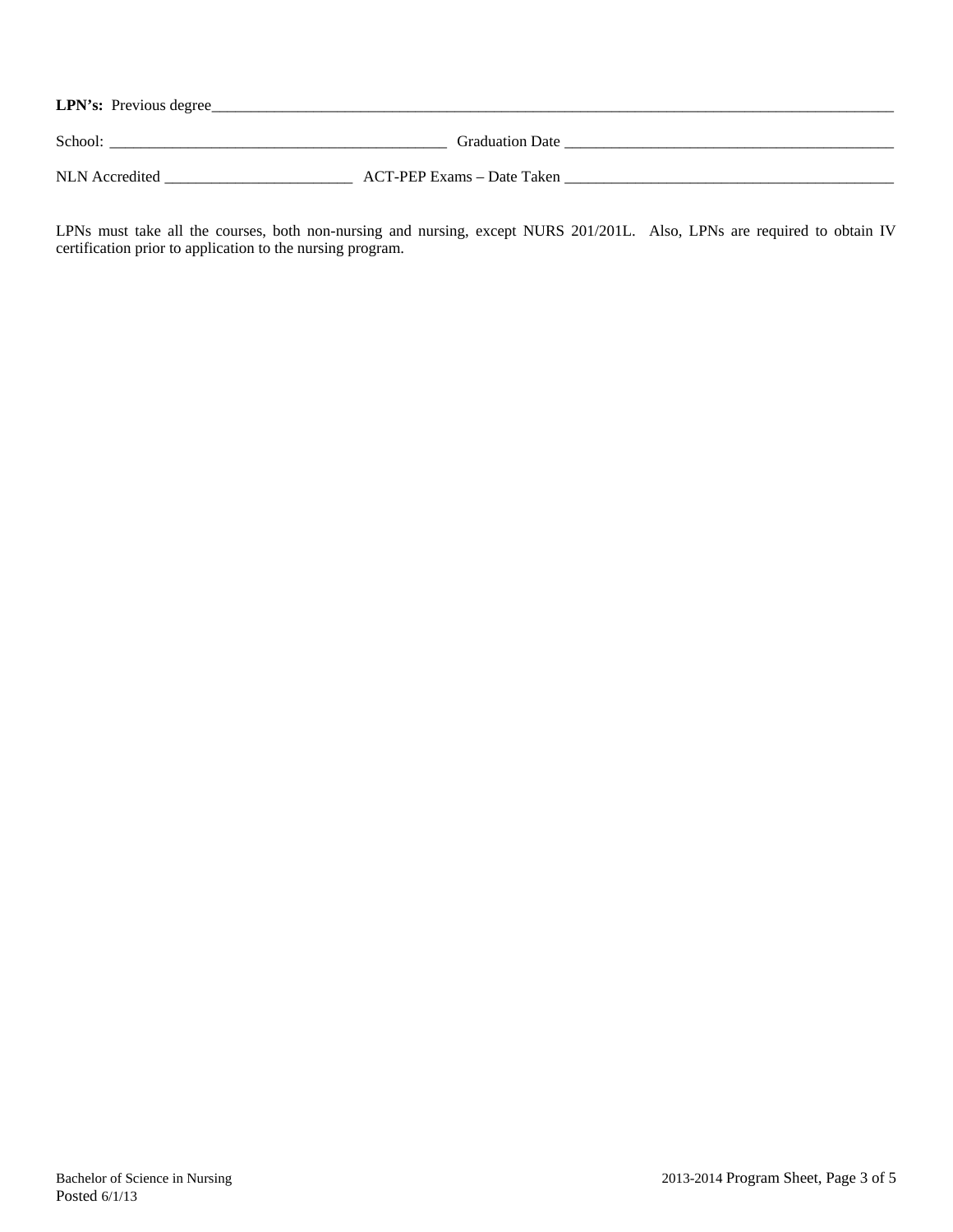# **SUGGESTED COURSE SEQUENCING FOR A MAJOR IN NURSING**

This is a recommended sequence of course work. Certain courses may have prerequisites or are only offered during the Fall or Spring semesters. It is the student's responsibility to meet with the assigned advisor and check the 2 year course matrix on the Colorado Mesa website for course availability.

|                                  |                                            | <b>FIRST YEAR</b>                  |                                     |                                          |                |
|----------------------------------|--------------------------------------------|------------------------------------|-------------------------------------|------------------------------------------|----------------|
| <b>Fall Semester</b>             |                                            | <b>Hours</b>                       | <b>Spring Semester</b>              |                                          | <b>Hours</b>   |
| <b>ENGL 111</b>                  | <b>English Composition</b>                 | 3                                  |                                     | <b>ENGL 112 English Composition</b>      | 3              |
|                                  | General Education Natural Science with Lab | 4                                  |                                     | <b>General Education Natural Science</b> | 3              |
| <b>PSYC</b> 150*                 | General Psychology                         | 3                                  | <b>PSYC 233*</b>                    | Human Growth and Development             | 3              |
| <b>General Education History</b> |                                            | 3                                  | <b>General Education Humanities</b> |                                          | 3              |
| <b>KINE 100</b>                  | <b>Health and Wellness</b>                 | $\overline{1}$                     | <b>KINA</b>                         | Activity                                 |                |
|                                  |                                            | 14                                 |                                     |                                          | 13             |
| <b>Fall Semester</b>             |                                            | <b>SECOND YEAR</b><br><b>Hours</b> | <b>Spring Semester</b>              |                                          | <b>Hours</b>   |
| $BIOL 209*$                      | Human Anatomy and Physiology I             | 3                                  | $BIOL 210*$                         | Human Anatomy and Physiology II          | 3              |
| <b>BIOL 209L*</b>                | Human Anatomy and Physiology I Lab         | 1                                  | <b>BIOL 210L*</b>                   | Human Anatomy and Physiology II Lab      |                |
| Elective                         |                                            | 3                                  | $BIOL 241*$                         | Pathophysiology                          | 4              |
| <b>MATH 113*</b>                 | College Algebra                            | 4                                  | <b>General Education Fine Arts</b>  |                                          | 3              |
|                                  | <b>General Education Applied Studies</b>   | 3                                  | <b>STAT 200*</b>                    | Probability and Statistics               | $\overline{3}$ |
| <b>KINA</b>                      | Activity                                   | 15                                 |                                     |                                          | 14             |

\*These courses are program pre-requisites. Please note that three program requirements, PSYC 150,PSYC 233, and MATH 113 were counted under general education totals.

**THIRD YEAR** 

| <b>LEVEL I</b>   |                                        | <b>Hours</b> | <b>LEVEL II</b>  |                                     | <b>Hours</b>   |
|------------------|----------------------------------------|--------------|------------------|-------------------------------------|----------------|
| <b>NURS 201</b>  | Nursing Fundamentals                   | 4            | <b>NURS 301</b>  | Medical/Surgical Nursing            |                |
| <b>NURS 201L</b> | <b>Nursing Fundamentals Laboratory</b> | 3            | <b>NURS 301L</b> | Medical/Surgical Nursing Lab        | 4              |
| <b>NURS 202</b>  | <b>Health Assessment/Promotion</b>     |              | <b>NURS 302</b>  | Family Nursing Through the Lifespan | 3              |
| <b>NURS 202L</b> | Health Assessment/Promotion Lab        |              | <b>NURS 303</b>  | Professional Development            | 2              |
| <b>NURS 203</b>  | Nursing Pharmacology                   |              | <b>NURS 304</b>  | Nursing Pharmacology II             | $\overline{2}$ |
| <b>NURS 204</b>  | Nursing Theory/Foundations             |              |                  |                                     | 15             |
|                  |                                        | 14           |                  |                                     |                |

### **FOURTH YEAR**

| <b>LEVEL III</b> |                                      | <b>Hours</b> | <b>LEVEL IV</b> |                              | <b>Hours</b>  |
|------------------|--------------------------------------|--------------|-----------------|------------------------------|---------------|
| <b>NURS 313</b>  | Mental Health Nursing                |              | <b>NURS 403</b> | Community Health Nursing     |               |
| NURS 313L        | Mental Health Nursing Lab            |              | NURS 403L       | Community Health Nursing Lab | $\mathcal{L}$ |
|                  | NURS 314 Childbearing Family Nursing |              | <b>NURS 406</b> | <b>Advanced Nursing</b>      | 3             |
| NURS 314L        | Childbearing Family Nursing Lab      | າ            | NURS 406L       | <b>Advanced Nursing Lab</b>  | 3             |
| <b>NURS 315</b>  | Pediatric Nursing                    |              | <b>NURS 407</b> | Nursing Research             |               |
| NURS 315L        | Pediatric Nursing Lab                |              |                 |                              | 15            |
|                  |                                      | 13           |                 |                              |               |

|                  |                                            | <b>FIFTH YEAR</b> |
|------------------|--------------------------------------------|-------------------|
| <b>LEVEL V</b>   |                                            | <b>Hours</b>      |
| <b>NURS 411</b>  | Nursing Leadership                         |                   |
| NURS 411L        | Nursing Leadership Lab                     |                   |
| <b>NURS 412L</b> | Senior Specialty                           | 4                 |
| <b>NURS 415</b>  | <b>Business of Health Care</b>             | $\mathfrak{D}$    |
| <b>NURS 416</b>  | <b>Transitions to Professional Nursing</b> | 2                 |
| <b>NURS</b>      | Nursing Electives                          | $\overline{2}$    |
|                  |                                            |                   |